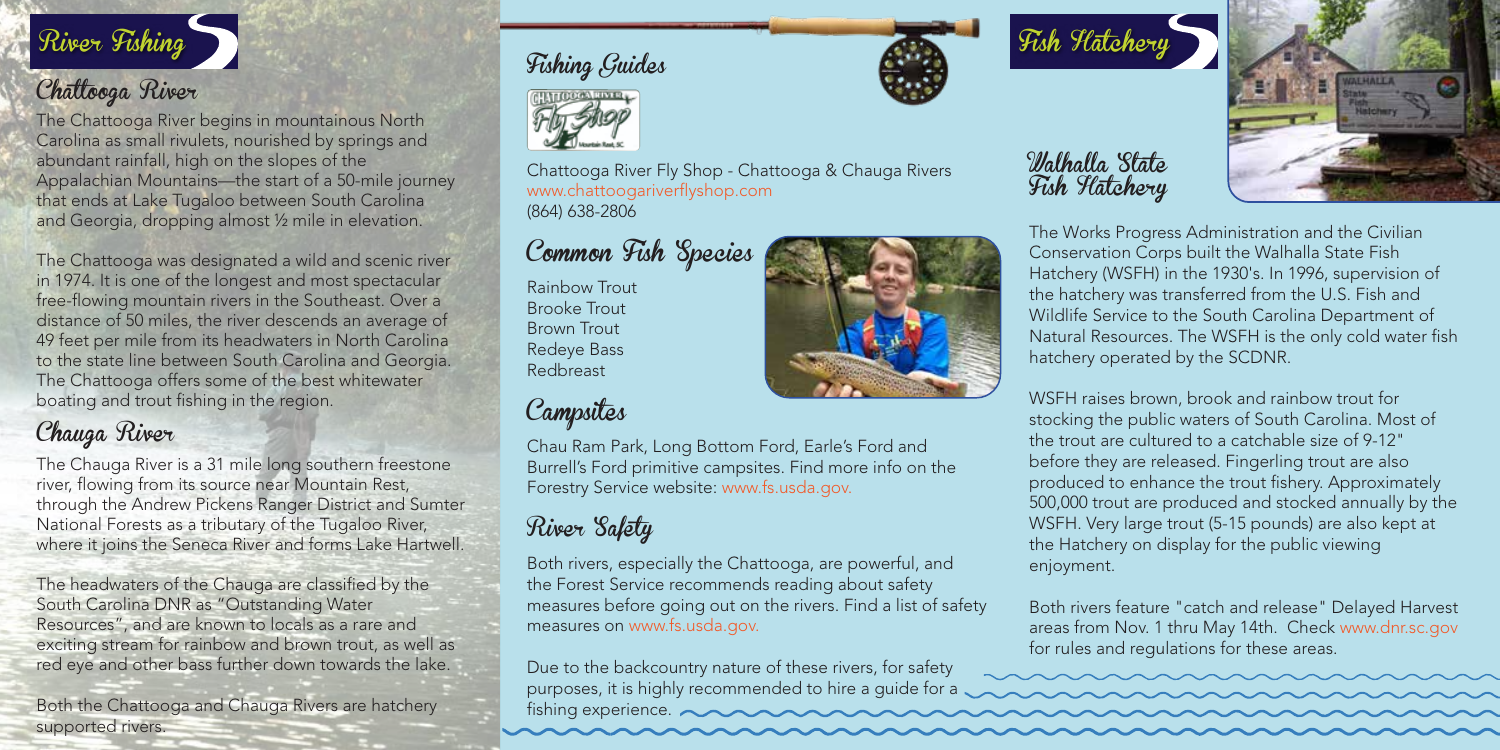

The Leave No Trace Center for Outdoor Ethics is a national organization that protects the outdoors by teaching and inspiring people to enjoy it responsibly. The Center accomplishes this mission by delivering cutting-edge education and research to millions of people across the country every year.

## The Seven Principles

Plan Ahead and Prepare Travel and Camp on Durable Surfaces Dispose of Waste Properly Leave What You Find Minimize Campfire Impacts Respect Wildlife Be Considerate of Other Visitors

Interested in learning more about the Leave No Trace organization? Visit lnt.org.





- Fishing Licenses are required for all fishing. While a South Carolina Fishing License covers you on all areas of Lake Jocassee, some small tributaries cross into North Carolina. A North Carolina Fishing License must be purchased to fish up those streams.
- **Lake Access Points are well marked.**
- River Access Points and campgrounds are more remote. The roads to these points are typically gravel Forest Service roads, where signage can be difficult. Please prepare directions before-hand, or hire a guide.
- **Please note that cell phone service on the Chattooga and** Chauga are likely a No Go. Most areas do not have service of any kind. Tell someone where you're going, check in with the Forest Service ranger station, or, hire a guide. Plan before you fish.
- Avoid all perfumes, colognes, and heavily scented deodorants, lotions, makeup and detergents. Mosquitos and gnats are common on the lakes, but the rivers have heavy populations of biting flies and gnats that are attracted to those scents.
- Wear seasonal appropriate clothing and bring backup clothes. The lakes are more temperate, but the rivers can experience plunges in temperature, especially at higher elevations (Oconee, Pickens counties) along the water.

#### Accommodations

- **Lake Hartwell Country Accommodations:** crownofthecarolinas.org/where-to-stay
- **Mountain Lakes CVB Accommodations Page:** scmountainlakes.com/stay
- AirBnB for River Fishing: airbnb.com/s/Mountain-Rest--SC--United-States/homes

# Reel in the memories

Lake Hartwell **MOUNTAIN LAKE** 

Fishing Pocket Guide Anderson | Oconee | Pickens South Carolina

CONVENTION and VISITORS BUREAU